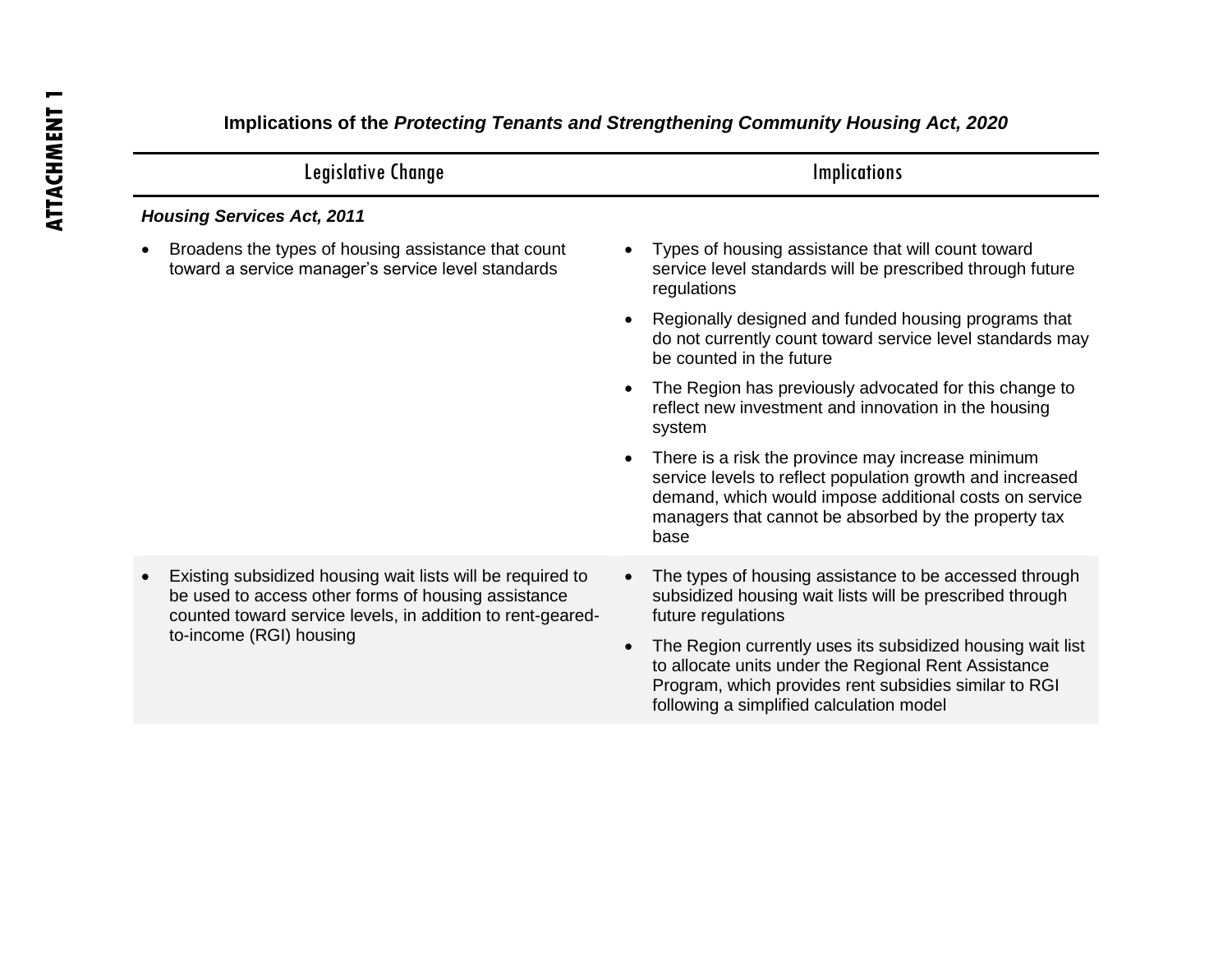|  | Legislative Change                                                                                                                                                                             |                        | <b>Implications</b>                                                                                                                                                                                                                                                   |
|--|------------------------------------------------------------------------------------------------------------------------------------------------------------------------------------------------|------------------------|-----------------------------------------------------------------------------------------------------------------------------------------------------------------------------------------------------------------------------------------------------------------------|
|  | Local eligibility rules for RGI will be required with respect<br>to prescribed matters                                                                                                         |                        | The province has indicated income and asset limits will<br>be required                                                                                                                                                                                                |
|  | Previously, local eligibility rules, including income and<br>asset limits, were set at the service manager's discretion<br>following minimum requirements set through provincial<br>regulation |                        | Other local eligibility rules may be prescribed through the<br>future regulations                                                                                                                                                                                     |
|  |                                                                                                                                                                                                | $\bullet$              | The Region adopted income and asset limits in March<br>2018; it is not known if these rules will need to be revised<br>in response to the updated regulations                                                                                                         |
|  | Service managers will be able to enter into new service<br>agreements with designated housing providers whose<br>original program obligations have ended                                       |                        | Future regulations will establish requirements for new<br>service agreements                                                                                                                                                                                          |
|  |                                                                                                                                                                                                | $\bullet$              | This change may help retain housing providers while<br>enhancing the sustainability of the community housing<br>system in York Region                                                                                                                                 |
|  |                                                                                                                                                                                                |                        | The province has stated the goal is to incent continued<br>participation in the system; however, it is not clear if this<br>will require additional funding from service managers to<br>encourage housing providers to continue to provide<br>community housing       |
|  | Designated housing providers will be able to be delisted<br>from the Housing Services Act, 2011 through exit<br>agreements with service managers                                               | $\bullet$<br>$\bullet$ | Requirements for exit agreements, including provisions to<br>protect tenants, will be defined through future regulations<br>This provision may result in the loss of some community<br>housing units in York Region, depending on direction set<br>through regulation |
|  | <b>Residential Tenancies Act, 2006</b>                                                                                                                                                         |                        |                                                                                                                                                                                                                                                                       |
|  | Rental units on a land lease home site are exempt from                                                                                                                                         |                        | No anticipated implications for the Region                                                                                                                                                                                                                            |

• Rental units on a land lease home site are exempt from the RTA if the unit is owned by an employer and provided

to an employee in connection with employment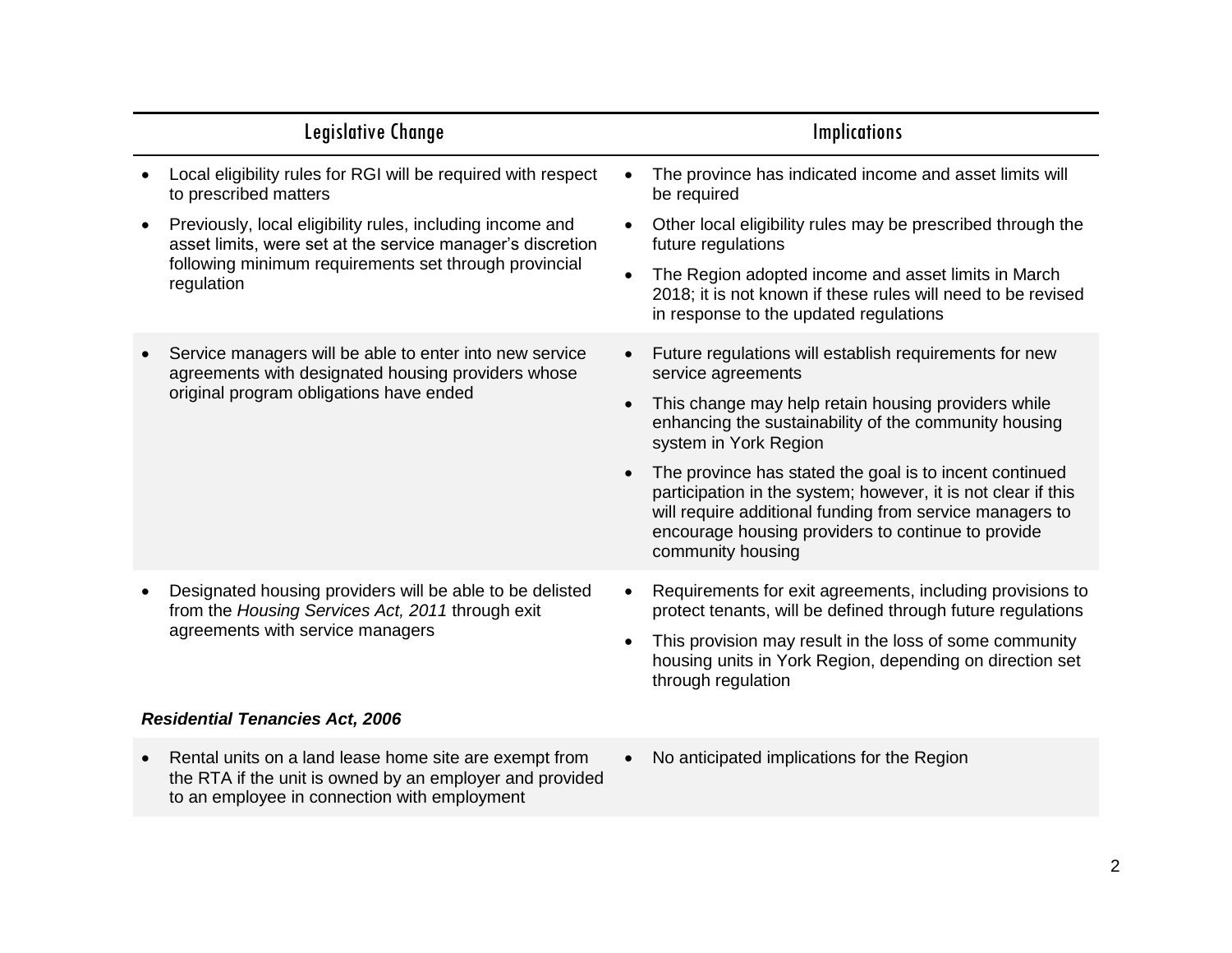|           | Legislative Change                                                                                                                                                                                                                                                                                                                                   |           | <b>Implications</b>                                                                                                                                                                                                                             |
|-----------|------------------------------------------------------------------------------------------------------------------------------------------------------------------------------------------------------------------------------------------------------------------------------------------------------------------------------------------------------|-----------|-------------------------------------------------------------------------------------------------------------------------------------------------------------------------------------------------------------------------------------------------|
|           | A landlord who gives notice of termination of tenancy to a<br>tenant on behalf of a purchaser is required to<br>compensate the tenant or offer another rental unit<br>acceptable to the tenant                                                                                                                                                       |           | Primarily impacts private landlords and tenants<br>No anticipated implications for the Region or community<br>housing providers                                                                                                                 |
|           | Landlords will now be required to compensate tenants<br>whose tenancies are terminated for demolition,<br>conversion to non-residential use, or for the purpose of<br>repairs or renovations, if the residential complex contains<br>fewer than five units                                                                                           |           | Primarily impacts private landlords and tenants<br>No anticipated implications for the Region or community<br>housing providers                                                                                                                 |
|           | The Landlord and Tenant Board may now make an order<br>requiring the landlord to pay up to the equivalent of 12<br>months' rent to a tenant who is evicted in bad faith                                                                                                                                                                              | $\bullet$ | No anticipated implications for the Region or community<br>housing providers<br>Private landlords and tenants will be affected                                                                                                                  |
|           | New requirement for landlords to submit an affidavit when<br>filing an application to the Landlord and Tenant Board to<br>terminate a tenancy and evict the tenant for personal use<br>of the unit, demolition, conversion or repairs, that<br>indicates whether they have made previous applications<br>for these reasons within the past two years |           | Primarily impacts private landlords and tenants<br>No anticipated implications for the Region or community<br>housing providers                                                                                                                 |
| $\bullet$ | The Landlord and Tenant Board may consider the<br>landlord's past use of these provisions in determining<br>whether the current application has been made in good<br>faith                                                                                                                                                                           |           |                                                                                                                                                                                                                                                 |
| $\bullet$ | Tenants who wish to raise a new issue at a hearing for<br>non-payment of rent must provide advance written notice<br>to the Landlord and Tenant Board, or a satisfactory<br>explanation of why this requirement could not be met                                                                                                                     | $\bullet$ | No direct implications for Region<br>May streamline the LTB hearing process for community<br>housing providers, including Housing York Inc. (HYI) and<br>non-profit and cooperative providers<br>Private landlords and tenants will be affected |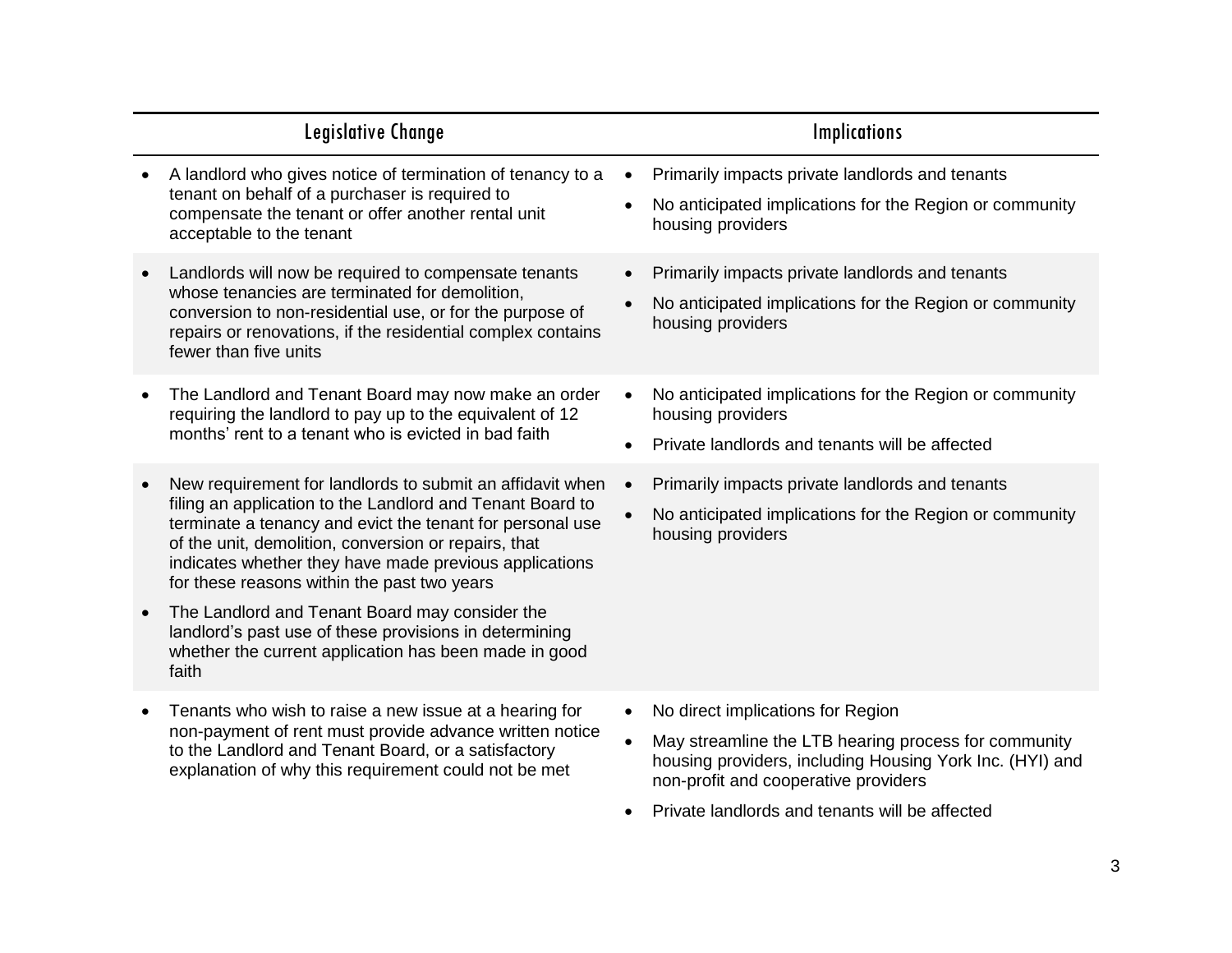| Legislative Change                                                                                                                                                                                                                                                                                                                                                                             | <b>Implications</b>                                                                                                                                                                                                                                                                                                                                                                                            |  |
|------------------------------------------------------------------------------------------------------------------------------------------------------------------------------------------------------------------------------------------------------------------------------------------------------------------------------------------------------------------------------------------------|----------------------------------------------------------------------------------------------------------------------------------------------------------------------------------------------------------------------------------------------------------------------------------------------------------------------------------------------------------------------------------------------------------------|--|
| In determining whether to grant an application to evict a<br>tenant for non-payment of rent or rent arrears between<br>March 17, 2020 and a prescribed date, the Landlord and<br>Tenant Board shall consider whether the landlord<br>attempted to negotiate a repayment agreement with the<br>tenant                                                                                           | No direct implications for Region<br>May require community housing providers to review and<br>update processes for negotiating repayment agreements<br>with tenants and cooperative members with rent arrears<br>The Province has indicated in news releases that this<br>provision relates to non-payment of rent during the<br>COVID-19 state of emergency<br>Private landlords and tenants will be affected |  |
| Landlords may now pursue compensation from a former<br>tenant for matters such as rent arrears, unit damage, and<br>utility costs through the Landlord and Tenant Board;<br>under the previous rules, a landlord could only pursue<br>compensation from a former tenant through small claims<br>court<br>Landlords must give notice to the former tenant                                       | No direct implications for Region<br>The ability to pursue compensation for unit damages and<br>utility costs through the Landlord and Tenant Board is<br>welcomed by community housing providers and may be a<br>useful tool to recover costs<br>Private landlords and tenants will be affected                                                                                                               |  |
| A rent increase that would otherwise be void because the<br>landlord did not provide 90 days' notice of the increase<br>will be deemed not void, if the tenant has paid the<br>increased rent in each rental period for at least 12<br>consecutive months and did not make an application<br>challenging the validity of the rent increase within one<br>year of the date it was first charged | No direct implications for the Region<br>Community housing providers incorporate the<br>requirement to give 90 days' notice of a rent increase in<br>their annual review process<br>Private landlords and tenants will be affected                                                                                                                                                                             |  |
| New regulations will prescribe services and facilities<br>provided by a mobile home park or land lease community<br>that will not be considered within the definition of "rent"                                                                                                                                                                                                                | Primarily impacts private landlords and tenants<br>No direct implications for Region                                                                                                                                                                                                                                                                                                                           |  |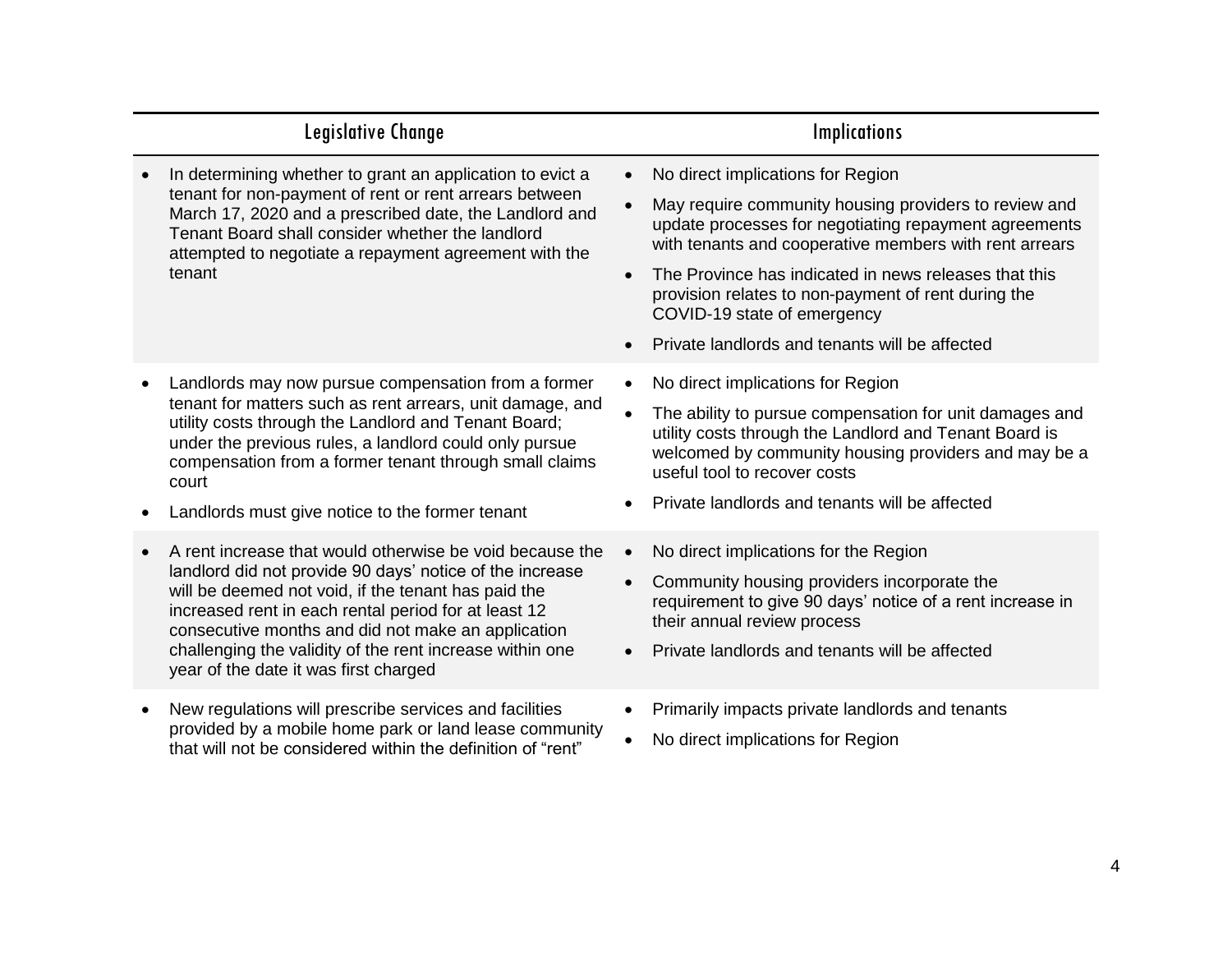|  | Legislative Change                                                                                                                                                                                                                                                                                                                 |                                     | <b>Implications</b>                                                                                                                                                                                                                                                                                                                                                                                                                                                                                                          |
|--|------------------------------------------------------------------------------------------------------------------------------------------------------------------------------------------------------------------------------------------------------------------------------------------------------------------------------------|-------------------------------------|------------------------------------------------------------------------------------------------------------------------------------------------------------------------------------------------------------------------------------------------------------------------------------------------------------------------------------------------------------------------------------------------------------------------------------------------------------------------------------------------------------------------------|
|  | Landlords and tenants will be able to use mediation or<br>alternate dispute resolution services and these<br>agreements will be enforceable by the Landlord and<br><b>Tenant Board</b><br>If a tenant does not meet the terms of such an<br>agreement, the landlord will be able to apply to evict the<br>tenant without a hearing | $\bullet$<br>$\bullet$<br>$\bullet$ | No direct implications for the Region<br>Enforceable mediation or alternative dispute resolution<br>services may allow community housing providers,<br>including HYI, to apply for an eviction more quickly when<br>unavoidable situations occur that require eviction<br>Community housing providers, including HYI and non-<br>profit and cooperative providers in York Region, may<br>need to update their policies and processes with regard<br>to the Landlord and Tenant Board and negotiating<br>repayment agreements |
|  |                                                                                                                                                                                                                                                                                                                                    |                                     | Private landlords and tenants will be affected                                                                                                                                                                                                                                                                                                                                                                                                                                                                               |
|  | New power for a provincial judge or justice of the peace<br>to issue a production order to a person, other than a<br>person under investigation for an offence, that require the<br>person to produce documents, copies of documents, or<br>data                                                                                   |                                     | No direct impacts to the Region are anticipated                                                                                                                                                                                                                                                                                                                                                                                                                                                                              |
|  | Maximum fines for offences under the RTA will be<br>increased from \$25,000 to \$50,000 for a person other<br>than a corporation and \$100,000 to \$250,000 for a<br>corporation                                                                                                                                                   |                                     | No direct implications for Region<br>Community housing providers operating in good faith<br>should not be affected<br>Private landlords and tenants will be affected                                                                                                                                                                                                                                                                                                                                                         |